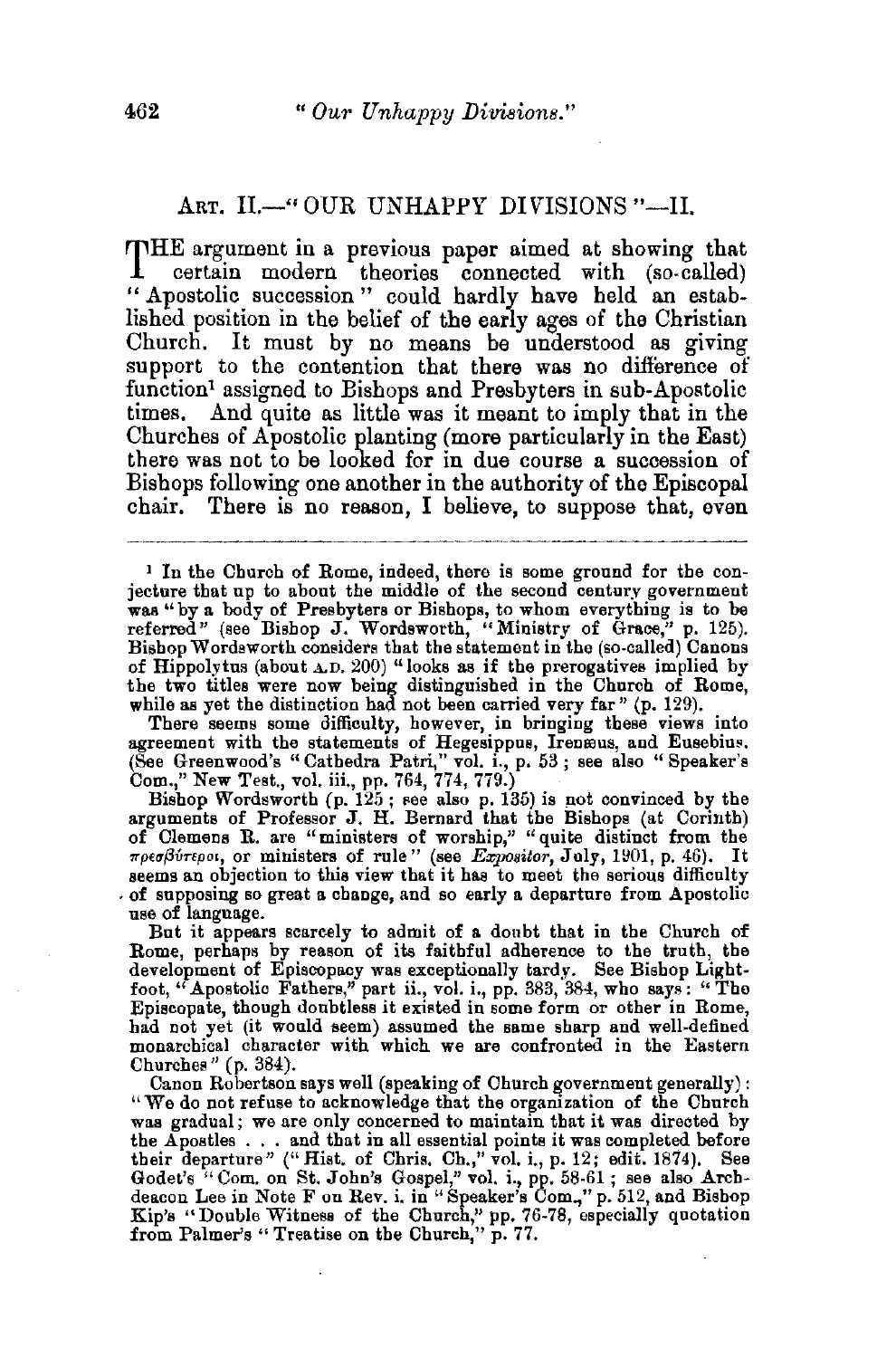in the Church of Alexandria, any Presbyter, as a Presbyter would have been allowed to ordain, or would have been warranted in attempting so to do. Nor would the statement of Jerome justify us in imagining that the Church of Alexandria was ever ruled otherwise than by Episcopal government. The Bishops, indeed, were made Bishops, not according to the practice generally in use in other Churches. but each Bishop elected received (it would seem) the status of a Bishop. He had to perform the offices of a Bishop ; and no doubt he had public authority given unto him in the congregation to call and send ministers into the Lord's vineyard.

Our Christian common-sense argument leaves these matters untouched. It only claims to show that the existence of such a practice as appears in the Alexandrian Church, and the acceptance of such a report, as it *was* accepted, seems fatal to certain views now very commonly bound up with .the teaching of Episcopal succession. It is submitted that such a state of things could hardly have lived in an atmosphere permeated with a " Catholic " persuasion; that Sacramental grace is dependent on ministerial ordination ; and that valid ministerial ordination is dependent on Episcopal consecration, and valid Episcopal consecration is absolutely dependent on an unbroken chain of a succession of Episcopal consecratorsa succession to be traced up to its starting-point from the Apostles themselves.

If our argument is good, this distinction between what it carries with it, and what it does not aim at, what it leaves unquestioned and unassailed, is important to be borne in mind. It is specially important to be kept well before our view in proceeding now to a brief and very imperfect consideration of the subject in relation to the practice and teaching of the Anglican Church.

We shall find, if I mistake not, among English divines of esteem and authority abundant support for what may fairly be called *high* views of the Apostolic origin, and consequently (in some sense) "the Divine right" of Episcopacy, with not unfrequent reference to Episcopal succession, and with a clear recognition of the power of ordaining as normally pertaining by right to the function of Bishops. But we shall find also abundant evidence that, in their view, this teaching does not involve the doctrine that the life of a Christian society is dependent on a chain of Episcopal succession, or that Episcopacy (in any form) is actually essential to the being of

a Church.<br>Passing over the high authority of Hooker, whose words I have already quoted, as showing that with all his faithful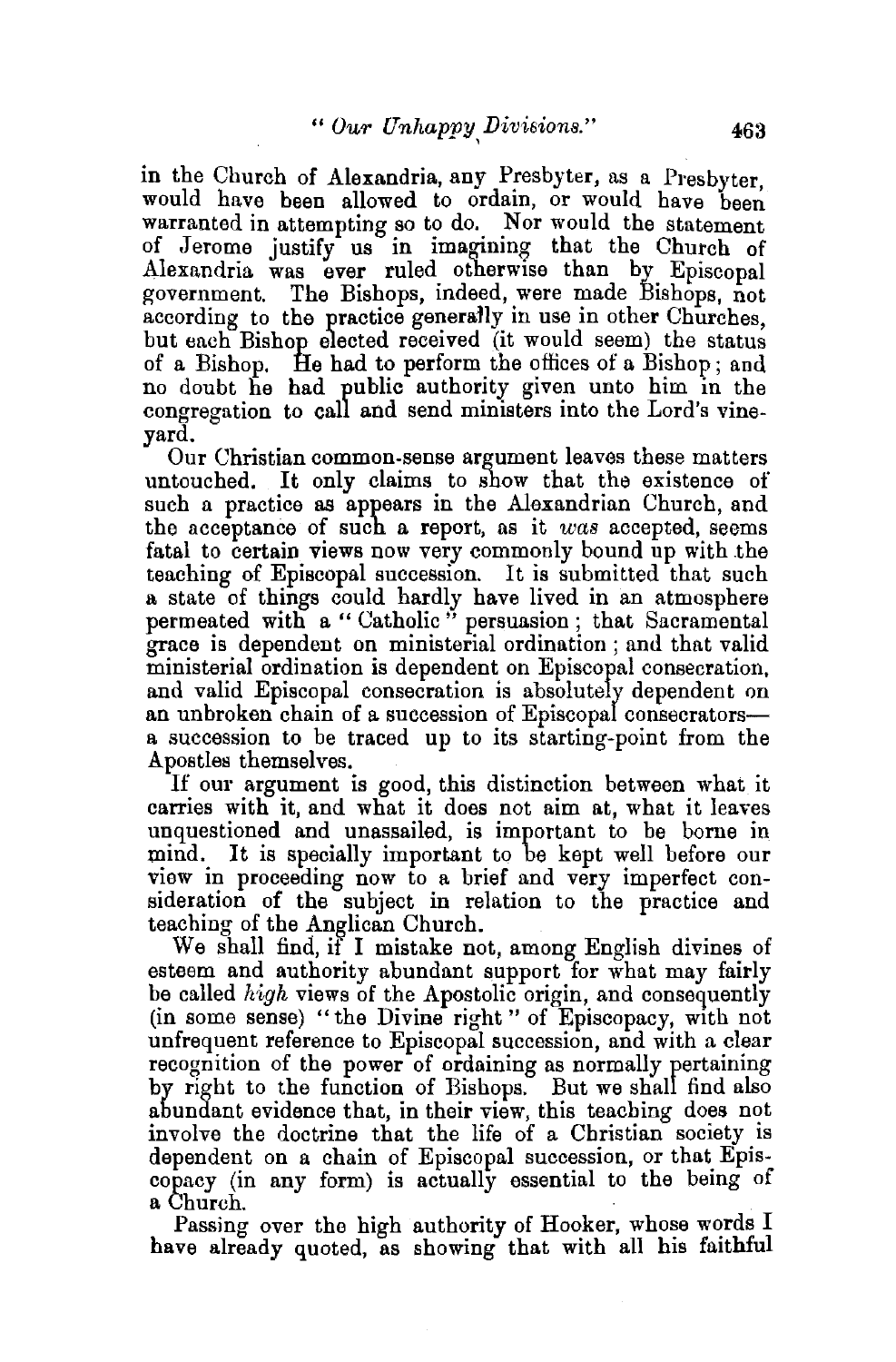testimony in support of government by Bishops1 as that which best agreeth with sacred Scripture, he was far from desiring to unchurch the Continental Churches of the Reforma• tion, I may be allowed to illustrate the point I am insisting upon by referring to the well-known treatise of the very learned

## BISHOP BILSON.

His work entitled " The Perpetual Government of Christ's Church " was first published in 1593. It was written against the innovating tendencies of certain unquiet spirits among Puritan extremists. In it Bilson will be found to be taking very high ground indeed, not in *defence* merely of the rule of Bishops, but in uncompromising advocacy of Episcopacy,<sup>2</sup> as of Apostolic ordering, and as intended to be an abiding rule for Church regulation and discipline. He strongly insists on the power of ordination as restramed to the Episcopal function (see pp. 315, 316, 320, 323, 324, 330, 351; edit. Oxford, 1842). He often speaks of Episcopal succession (see pp. 315, 316, 332, 337, 340, 348, 351). Yet he not only has nothing to say that can fairly be alleged in support of modern theories of " succession," but he also more than once makes mention of the state of things belonging to the practice in the Church of Alexandria (see pp. 289, 298, 339, 351, 352). He never questions what I have ventured to call the natural and obvious sense of Jerome's words, and he uses (I believe) no language to imply that he saw in this case any infraction of. the rule of Episcopal succession (see p. 348). Though, according to some modern views, the Bishops of that Church seem to have lacked just that which should really have constituted them Bishops, seeing they received no consecration from the imposition of other Episcopal hands, yet they are recognised by Bilson as Bishops succeeding one to another in the Episcopal chair and to the Episcopal authority.

The same truth may be yet more strikingly exhibited by reference to the teachings of

## BISHOP OVERALL.

Probably the general impression of Overall's specially stiff and unyielding attitude in maintenance of the Divine right of

<sup>&</sup>lt;sup>1</sup> In his Preface to the "Ecclesiastical Polity" Hooker wrote : "We require you to find out but one Church upon the face of the whole earth, that hath been ordered by your discipline, or hath not been ordered by ours, that is to say, by Episcopal regiment, sithence the time that the blessed Apostles were here conversant" (ch. iv., § 1: Works, vol. i.

<sup>&</sup>lt;sup>2</sup> Bilson has been classed among those "who felt themselves bound to avoid all compromise of admitted principle" (Firminger, "Attitude of Church of England to Non-Episcopal Ordinations," p.  $\overline{47}$ ).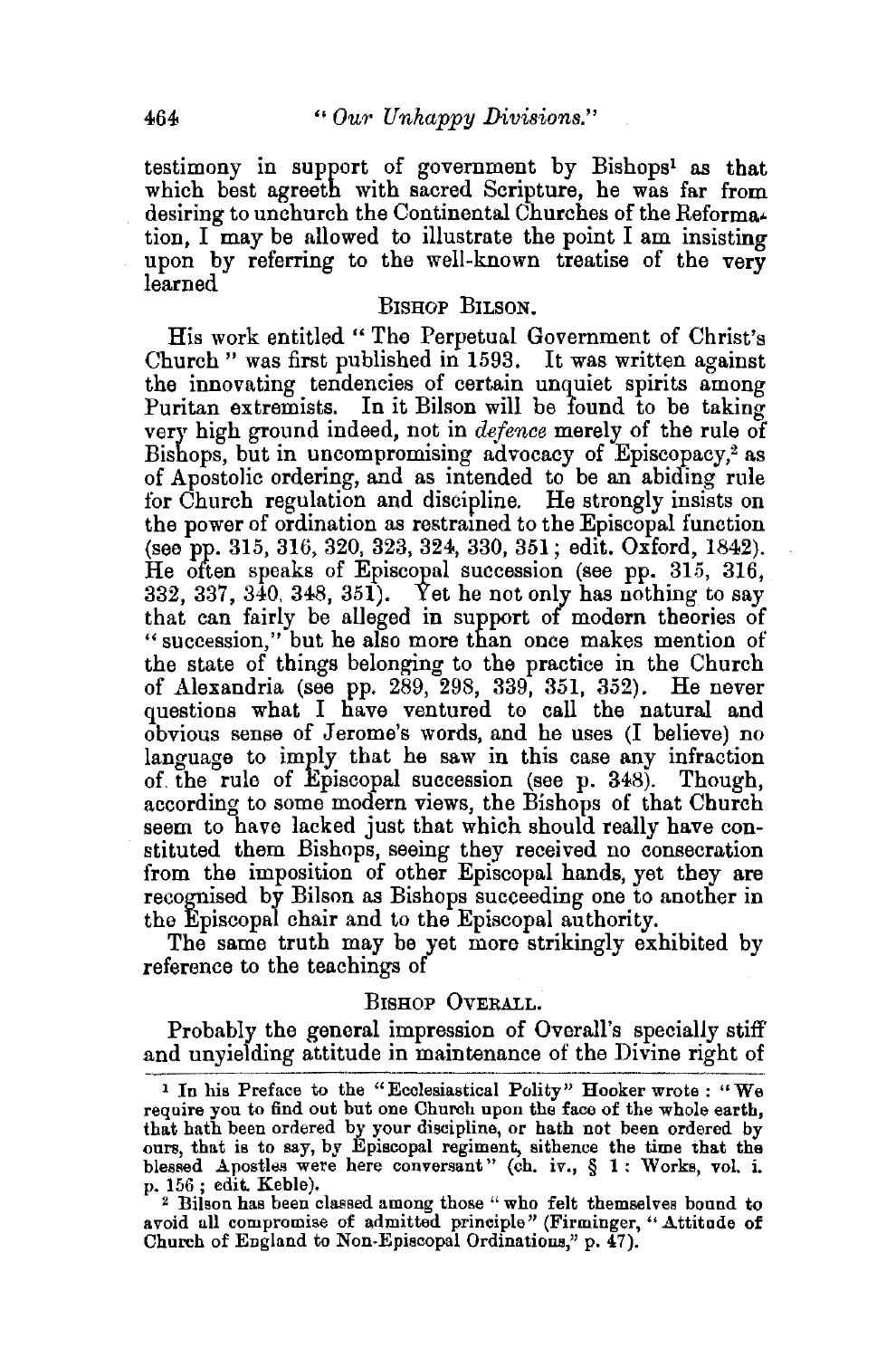Episcopacy may be due to the common connection of his name with what is known as Overall's "Convocation Book." Possibly it may have been this which (if I remember aright) led one of the critics of my essay on "The Apostolic Fathers" and the Christian Ministry," in speaking of the paragraphs quoted in my previous paper, to express some astonishment at what I had there stated concerning him.

Overall was the prolocutor of the Convocation of 1606. In this Convocation several Canons were passed by both houses with unanimous consent, and signed by Overall. There is no room, therefore, for questioning his general approval of their contents, even if he had not a principal hand<sup>1</sup> (as Bishop Burnet supposes) in drawing them up.

And of these Canons, in respect of their teaching concerning Episcopacy, very much the same may be said as has been<br>said concerning Bilson's famous work. Indeed, in some said concerning Bilson's famous work. places there is so much resemblance between the two that the one may well, perhaps, be supposed to be not altogether independent of the other. As to Episcopacy, its being of a Divine institution is very positively asserted. Nevertheless, there will be found in Overall's "Convocation Book," as in Bilson's treatise, nothing whatever, I believe, that will give support to the modern theory of Apostolical succession. Indeed, it is quite incredible that the two houses of the Southern Convocation could have given approval *unanimi consensu* to any such theory.

But this is not all. In the year 1613 was first published the famous work of Francis Mason, known as the " Vindication of the Church of England concerning the Consecration and Ordination of the Bishops," etc. I need not say that this work contains an elaborate and learned defence of the Episcopal ministry in the Anglican Church. Mason died in 1621. But the Latin translation of his book, under the title "Vindiciæ Ecclesiæ Anglicanæ," which appeared in 1625, was from his own pen. Another publication bearing his name was published in 1641. This has for its title "The Validity of the Ordinations of the Ministers of the Reformed Churches beyond the Seas, Maintained against the Romanists." And it is with this that we are now more especially concerned. I do not wish to make too much of it. I make no claim for it as evidence of Mason's views, because, though something may yet be said on the other side, it bas been more than questioned, on unquestioned evidence, whether it rightly claimed the authority of Mason's name.2

<sup>1</sup> See Cardwell's "Synodalia," vol. i., p. 331.<br><sup>2</sup> See Firminger's "Attitude of Church of England to Non-Episcopal Ordinations," p. 48, who says it was *spurious*, and refers to an edition of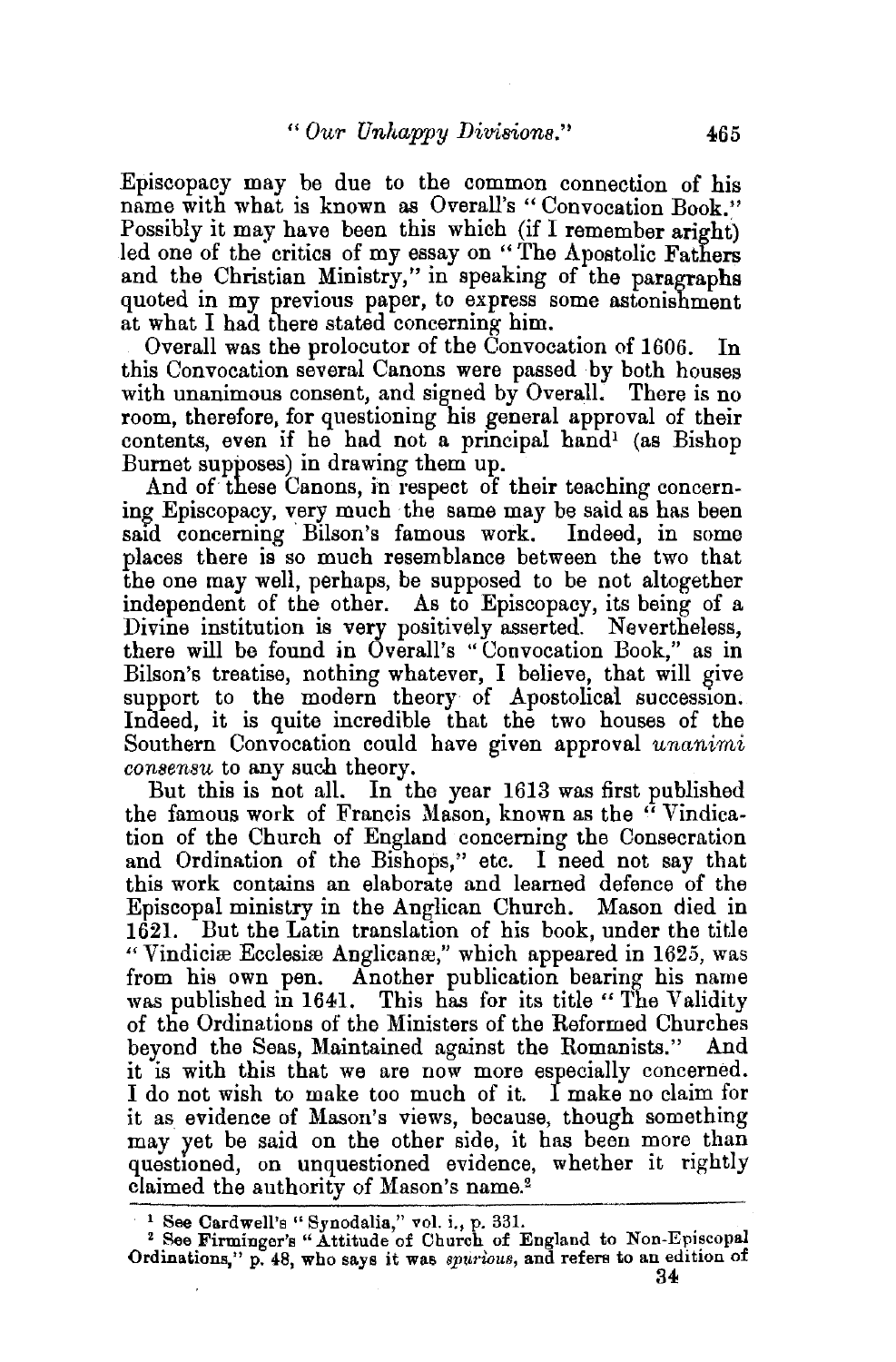In Wood's "Athenæ Oxonienses" we have given us an extract from a letter of George Davenport to Mr. Bancroft from Paris, dated January, 1655. It runs thus: "I have learned of him [viz., the Dean of Peterborough, Dr. Cosin, whose chaplain I think he was] that the book wherein the ordination of the French Church is vindicated was made by Bishop Overal [with whom the Dean then lived], and not by Mr. Mason. Mr. Mason, indeed, added something to it with the approbation of the Bishop, and printed it in his own name at the desire of the Bishop." But then this is followed by an extract from another letter of August 6, in which it is said: "I must undeceive you about the additionals to Mr. Mason, for he [the Dean] saith, he said that the Bishop was the chief composer of the first draught of the ' Book de Minist. Anglican.,' in English, which was printed by the King's printer" (edit. Bliss, vol. ii., col. 307). And this second letter might leave us in doubt whether Overall had had anything to do with the second treatise, which was named "The Addition of T. Mason unto his Defence of the Ministry of the Church of England,"1 either in the way of writing or of approval. This doubt, however, may seem to be removed by the following note. taken from Kennet, which will be found in col. 306: "That book, entitled 'The Defence of the Ordination of the Reformed Churches beyond the Seas,' maintained by Mr. Archdeacon Mason against the Romanists, is sufficiently known, and I have been assured it was not only the judgment of Bishop Overall, but that he had a principal hand in it." If Kennet was not altogether deceived in this statement, it is not easy to suppose that the very aim of the publication was altogether contrary to Overall's principles.

The title-page of this treatise is sufficient for our purpose. It is good evidence to show what a mistake it is to imagine that when our divines are found upholding an Apostolic authority for Episcopacy, it must follow that they are denying the name of a true Church or a lawful ministry to those who have no Episcopal succession.

It would be easy to multiply quotations from this work (which is certainly the work of no mean writer) to add confirmation to this position; but I must content myself with the following extracts, which some will regard as havmg some special value at the present time :

Mason's work of 1728 (Translator's Preface, pp.lv-lix). It will be found, however, I believe, that while Lindsay argues strongly against the authorship of Mason, there is nothing in his argument to discredit Kennet's assurance as to Overall having a chief hand in the work. See also "Dictionary of National Biography," *sub* Mason, F., p. 418. 1 See "Brief Treatises," p. 128.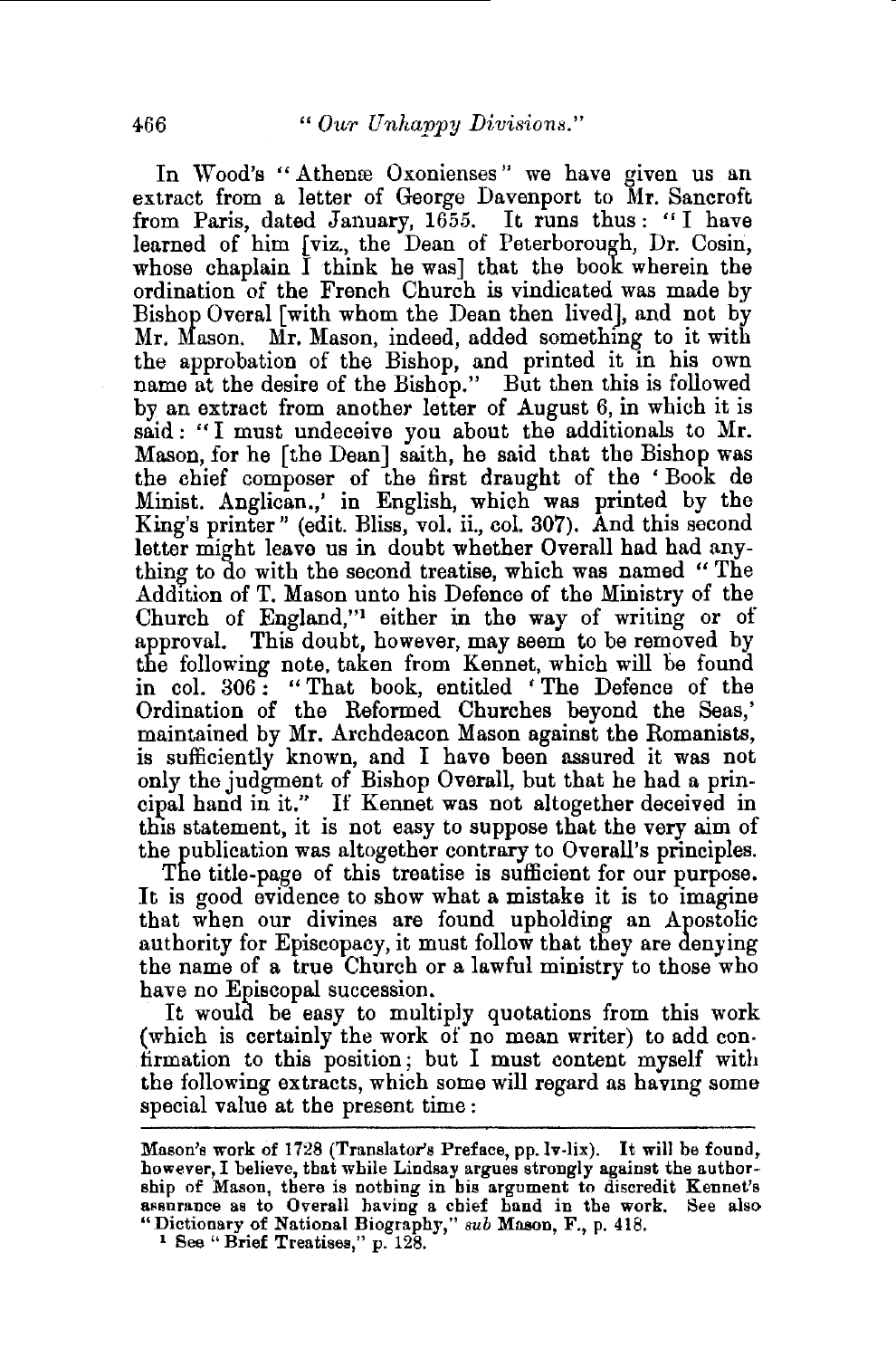(1) "The *Canonists* affirm it [Episcopacy] to be an *order*, the *Schoolmen* deny it. Yet Bellarmine and Scultingius avouch there is no difference between them. Because the *Canonists* call it an *order* in respect of *Regirnent:* the *Schoolrnen* deny it, as *Order* is a. Sacrament. In like manner, because a *Bishop* is sanctified and set apart with *Imposition of hands* to public employment in Ecclesiastical *Government*, the Church of *England*, with your *Canonists,* call it an *order:* and yet many deny, with your *Schoolmen, that it is properly an Order, as Deaconship and Priesthood.* To which you may the rather be induced: because the Authors of the Book having spoken first of the *Ordering of Deacons*, and then of *Ordering of Priests;* when they come to the Form of Making *Bishops,* they never call it *Ordering*, but always *Consecrating*" ("Addition of Francis Mason unto his Defence of the Ministry of the Church of England," in " Brief Treatises," pp. 157, 158).<sup>1</sup>

I will add. one other brief quotation :

(2) "If you mean by *jure divino,* that which is according to the *Scriptures :* then the pre-eminence of Bishops is *jure divino.* . . *Secondly*, if by *jure divino* you mean the ordinance of God : in this sense also it may be said to be *jUI·e divino.2* For it is an ordinance of the *Apostles,* whereunto they were directed by *God's Spirit.* . •• But if by *jure divino* you understand a *Law and Commandment of God,* binding *all Christian Ohurches*  universally, perpetually, unchangeably, and with *such absolute necessity*,

1 In favour of this view (much urged afterwards by the Presbyterians) may be cited the so-called *Canons of Hippolytus,* in which the same form of ordination is found for Bishops as for· Presbyters, with only the change of name (see edit. Achelis, p. 61), as well as the *Apostolic*  Constitutions. <sup>"</sup>And it is admitted that anciently in the Church of Rome there was no rule requiring a man to be a Presbyter before becoming a Bishop (see the "Answer of the Archbishops" to Apostolic Letter of Leo XIII., p. 24, note.)<br>Hooker also has been sometimes appealed to as supporting the same

Hooker also has been sometimes appealed to as supporting the same view. It is true he says: "Of Presbyters some were greater, some less in power, and that by our Saviour's own appointment" ("Eccles. Pol.," book v., ch. lxxviii. 4: Works, vol. ii., p.  $473$ ; edit. Keble); and he not unfrequently speaks of the "*degrees* of ecclesiastical *order*" (see pp. 473,  $477, 480, 482$ ). But the evidence can hardly be said to be conclusive.

It should be well observed that a change was made in 1662, and instead<br>of the words "And every man which is to be consecrated a Bishop," we

now read "ordained or consecrated Bishop." <br>To this it should be added that, whereas Acts xx. 27, 28 had been found in one of the Epistles in the Ordination of Priests, and an argument had been built upon this for an *Episcopal* authority given therein to Presbyters "to *rule* the congregation of God," a change was made at the last review, by which this portion of Scripture, as well as the alternative Epistle, containing 1 Tim. iii. 1, was withdrawn from this service, and transferred to the Ordering of Bishops (see Firminger's "Alterations in Ordinal," pp. 15, 16, 31-35; S.P.C.K.); and a change regarded as of

similar import was made in the Litany *(ibid., pp. 14, 15)*.<br>Indeed, it can scarcely be doubted that the general tendency of the changes of 1662 was rather to emphasize the superiority of the Episcopal Order, as against the Presbyterian contention that "both Orders were the same according to our own Ordinal" (see Prideaux, as quoted by Firminger, pp. 26, 27), the Presbytery being regarded as essentially Episcopal. 2 See Sanderson's Works, vol. v., pp. 153, 161, 191 ; Oxford, 1854.

<sup>2</sup> See Sanderson's Works, vol. v., pp. 153, 161, 191; Oxford, 1854.<br>24---2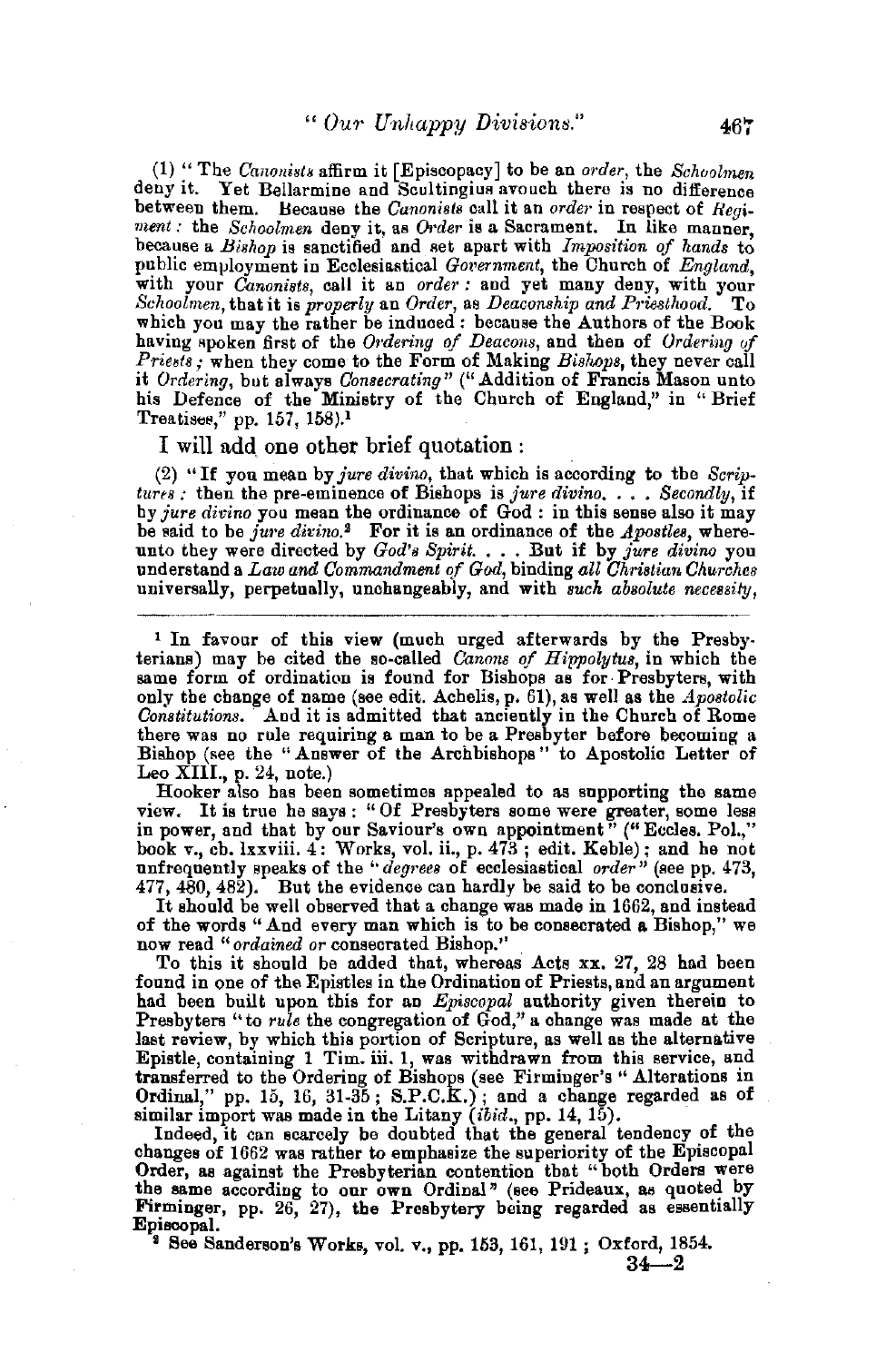that no other form of regiment in any case may be admitted in this sense, neither may we grant it, nor yet can you prove it, to be *jure divino"*  ("Addition of Francis Mason unto his Defence of the Ministry of the Chnrch of England," in" Brief Treatises," p. 163).

(3) " Whereinsoever their *discipline (i.e.,* of Calvin and Beza] is defecmeans to redress and reform it; and to conform themselves to the ancient custom of the *Church of Christ,* which bath continued from the *Apostles'*  time : that so they may remove all opinion of *singularity,* and stop the mouth of malice itself. Thus much concerning the *Ministers* of other *Reformed Churches*: wherein if you do not believe us, disputing for the *lawfulness* of their *calling;* yet you must give us leave to believe *God*  Himself from heaven approving their ministry, and pouring down a Blessing upon their labours" (ibid., pp. 175, 176).

I will only add here, for it may carry weight with some, that in 1641 this treatise was published, bound up with other treatises by various authors (including Hooker, Andrewes, Ussher, Drury), under the general title, " Certain Brief Treatises written by Diverse Learned Men, concerning the Ancient and Modern Government of the Church, wherein both the Primitive Institution of Episcopacy is maintained and the Lawfulness of the Ordination of the Protestant Ministers beyond the Seas likewise defended " (Oxford : printed by Leonard Lichfield, printer to the University ; Anno Dom.,  $1641$ .<sup>1</sup> But I forbear to press the argument from this publication, since it is, of course, quite possible that Kennet may have been misinformed as to Overall's connection with it. As bearing on Overall's views, I would desire to say: Let its evidence fall out of sight altogether, if the reader should feel that a cloud of doubt obscures the view of its force, or if there should appear testimony from any quarter. making Rennet's report mcredible. The *onus probandi,*  indeed, rests with those who would discredit Kennet's assurance. But my statement concerning Overall does not, I think, need anything in the way of support to be added to that which I have now to adduce.

For I must proceed at once to say what needs to be said in defence of what I had stated as to Overall's expressing a willingness " to admit to an English benefice one who had been ordained by the Presbytery at Leyden." This statement appeared, I think, to my critic to be scarcely credible. The following extract is therefore given from Birch's " Life of

<sup>&</sup>lt;sup>1</sup> This publication appears to have speedily attained to considerable notoriety (see Wood's "Athenæ Oxon.," vol. ii., c. c. 306, 307). Milton replied to it in two tracts with vehement warmth. Archbishop Ussher contributed two treatises, the first of which, entitled "The Original of Bishops and Metropolitans," was written at the request of Bishop Hall, and was especially the object of Milton's attack. (See Elrington's "Life of Ussher," pp. 224, 225, and Appendix VII., p. cliv.)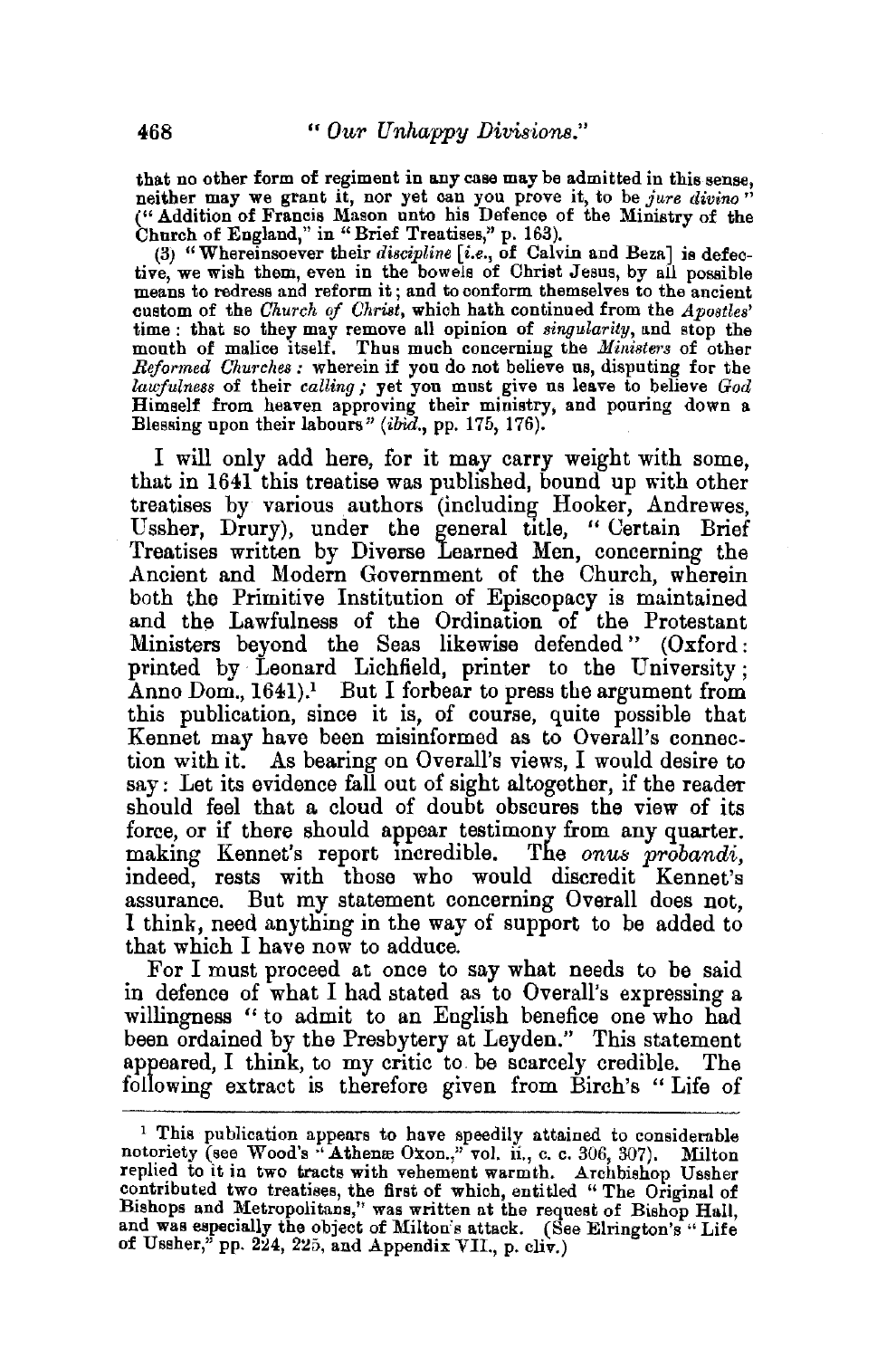Archbishop Tillotson (London, 1752; pp. 185, 186): "Dr. De Lamie, who translated the *English* Liturgy into *French,*  being collated to a living, and coming to the Bishop [Overall], then at *Norwich*, with his presentation, his Lordship asked him where he had his orders. He answered that he was ordained by the Presbytery at *Leyden.* The Bishop upon this advised him to take the opinion of Council whether by the laws of *England* he was capable of a benefice without being ordained by a Bishop. The Doctor replied that he thought his Lordship would be unwilling to re-ordain him if his Council should say that he was not otherwise capable of the living by law. The Bishop rejoined: *'Be-ordination* we must not admit, no more than a *re-baptization.* But in case you find it doubtful, whether you be a Priest capable to receive a benefice among us or no, I will do the same office for you, if you desire it, that I should do for one who doubts of his Baptism, when all things belonging essentially unto it have not been duly observed in the administration of it, according to the rule of the Book of Common Prayer, *If thou hast not already,*1 etc. Yet, for mine own part, if you will adventure the orders that you have, I will admit your pre· sentation, and give you institution into the living howsoever.' But the title which this presentation had from the patron proving not good, there were no farther proceedings in it ; yet afterwards Dr. De Laune was admitted into another benefice without any new ordination."

This is followed immediately by another narrative, which I say nothing about, because *that* appears to rest upon no

from other communions, and I tell them I pass no judgment on their former position. . . . Archbishop Leighton was originally in Presbyterian orders, but distinctly tells us be conceived that taking priest's orders in the Church of England did not reflect on his former ordination" (Bishop Suter, of Nelson, N.Z., "Recognition," p. 11-address at Derby Church Congress, 1882).

<sup>&</sup>lt;sup>1</sup> In Ireland Archbishop Bramhall desired to meet the difficulties of Presbyterian incumbents in a somewhat similar way (see Vesey's "Life of Bramhall," as quoted in Soames's edition cf Mosheim's "Eccles, Hist.," vol. iv., p. 283). We have a copy of the words inserted by him in the letters of a Presbyterian minister ordained by him, as follows : "Non annihilantes priores ordines (si quos habuit), nec validitatem aut invaliditatem eorum determinantes, multo minus omnes ordines sacros ecclesiarum foriusecarnm condemnantes, quos proprio jndici relinquimus : sed solummodo supplentes, quicquid prius deficit per canones Ecclesiæ Anglicanæ<br>requisitum ; et providentes paci Ecclesiæ, ut schismatis tollatur occasio, et conscientiis fidelium satisfiat, nee ullo modo dubitent de ejns ordinatione, aut actus snos Presbyterales tanqnam invalidos aversentur: in cujus rei testimonium," etc. Yet, if I mistake not, Bramhall could use language which comes nearer than that of any other Anglican divine in its pointing towards something like the modern theory connected with "succession."<br>An esteemed Bishop of our own days declared : "I have received men